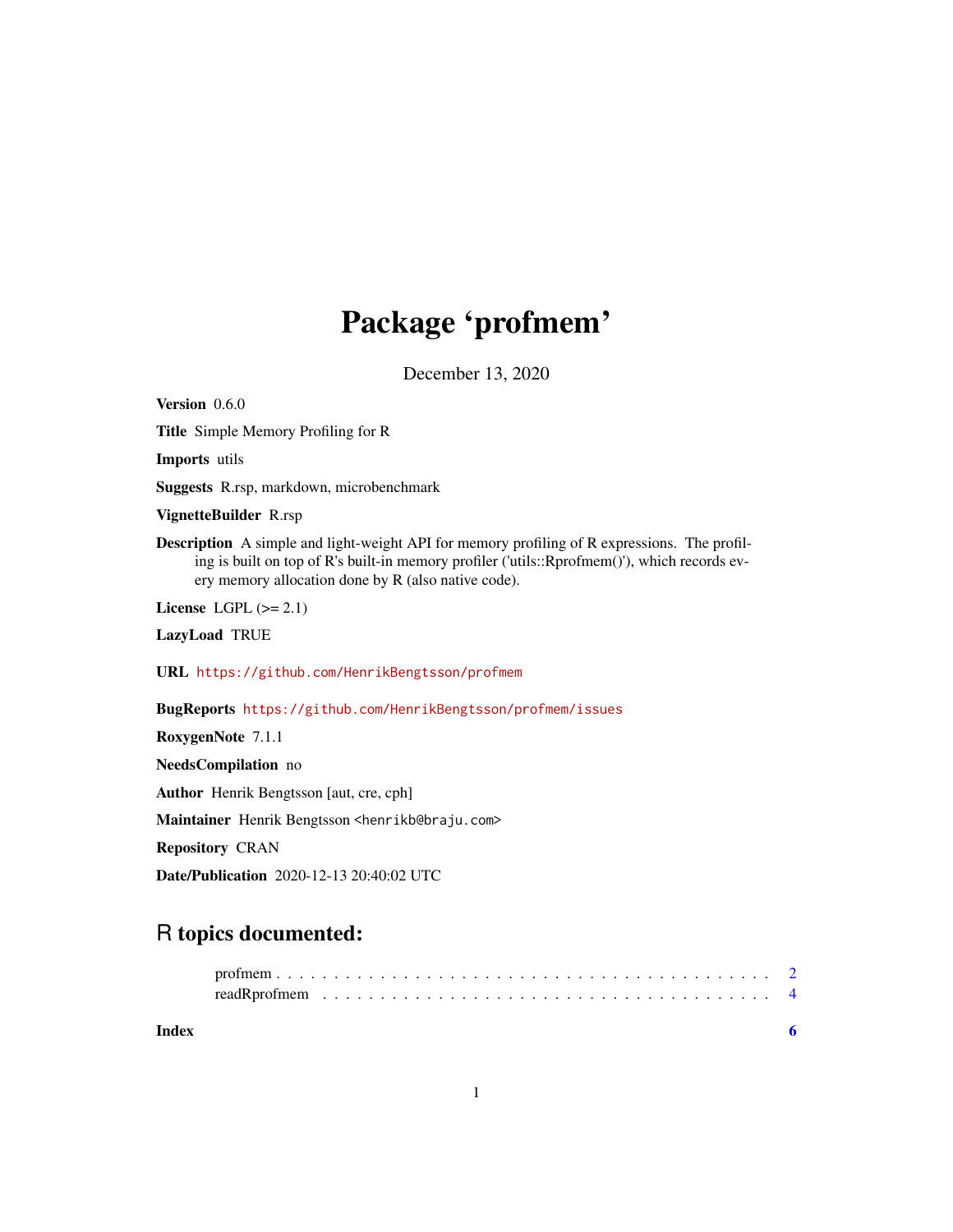<span id="page-1-0"></span>

#### Description

profmem() evaluates and memory profiles an R expression.

profmem\_begin() starts the memory profiling of all the following R evaluations until profmem\_end() is called.

#### Usage

```
profmem(
  expr,
  envir = parent.frame(),
  substitute = TRUE,
  threshold = getOption("profmem.threshold", 0L)
)
```

```
profmem_begin(threshold = getOption("profmem.threshold", 0L))
```

```
profmem_end()
```
profmem\_suspend()

profmem\_resume()

profmem\_status()

profmem\_depth()

#### Arguments

| expr       | An R expression to be evaluated and profiled.                |
|------------|--------------------------------------------------------------|
| envir      | The environment in which the expression should be evaluated. |
| substitute | Should expr be base:: substitute(): d or not.                |
| threshold  | The smallest memory allocation (in bytes) to log.            |

#### Details

In order for memory profiling to work, R must have been *built* with memory profiling enabled. Function [base::capabilities\("profmem"\)](#page-0-0) will return TRUE of it is enabled, otherwise FALSE. If memory profiling is *not* supported, profmem() and profmem\_begin() will produce an informative error. The pre-built R binaries on [CRAN](https://cran.r-project.org/) support memory profiling.

What is logged? The profmem() function uses [utils::Rprofmem\(\)](#page-0-0) for logging memory, which logs all memory *allocations* that are done via the R framework. Specifically, the logger is tied to allocVector3() part of R's native API. This means that nearly all memory allocations done in R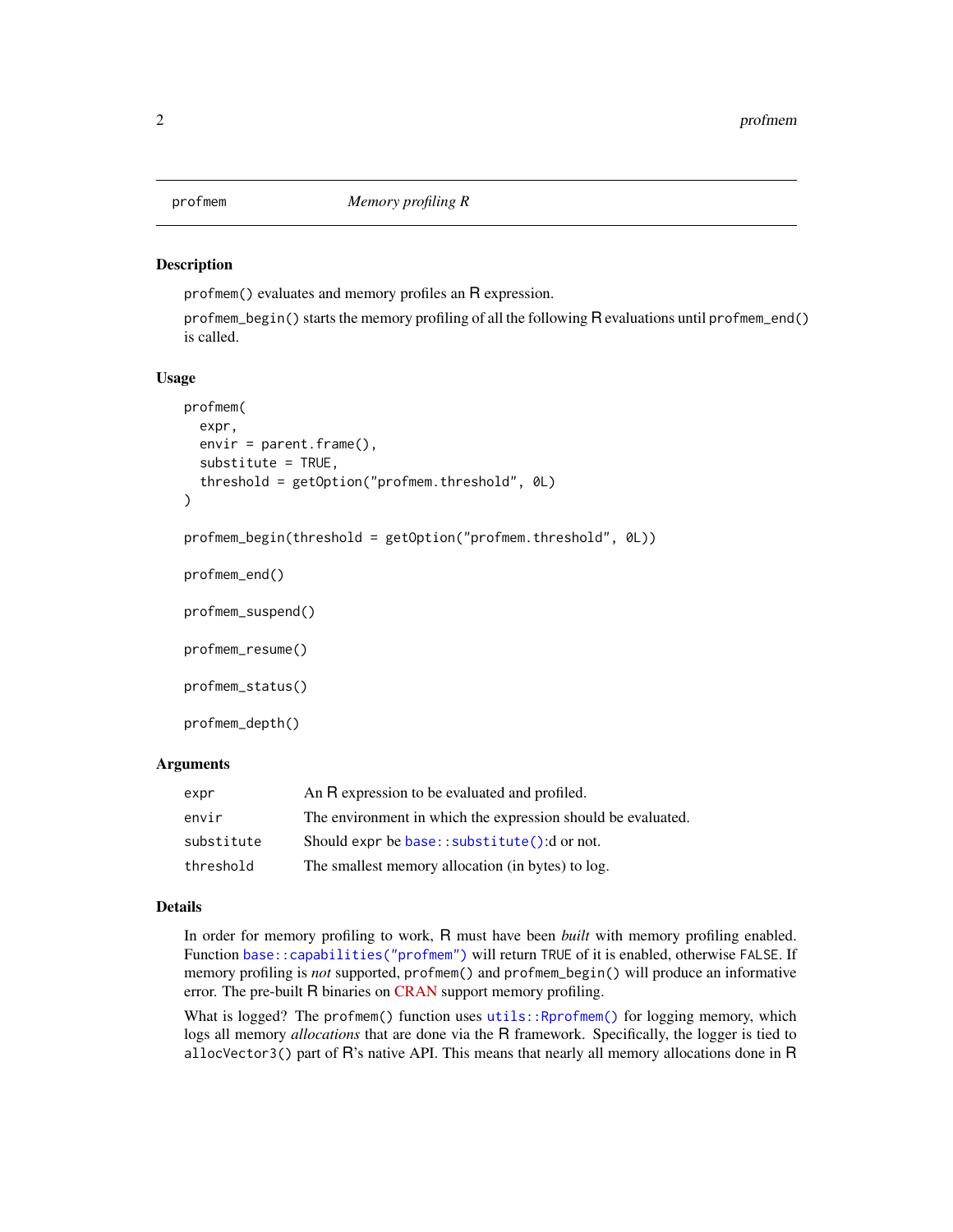#### profmem 3

are logged. *Neither* memory deallocations *nor* garbage collection events are logged. Furthermore, allocations done by non-R native libraries or R packages that use native code Calloc() / Free() for internal objects are also *not* logged.

Any memory events that would occur due to calling any of the **profmem** functions themselves will *not* be logged and *not* be part of the returned profile data (regardless whether memory profiling is active or not). This is intentional.

If a profmem profiling is already active, profmem() and profmem\_begin() performs an *independent*, *nested* profiling, which does not affect the already active one. When the active one completes, it will contain all memory events also collected by the nested profiling as if the nested one never occurred.

Profiling gathered by **profmem** will be corrupted if the code profiled calls [utils::Rprofmem\(\)](#page-0-0), with the exception of such calls done via the **profmem** package itself.

#### Value

profmem() and profmem\_end() returns the collected allocation data as an Rprofmem data.frame with additional attributes set. An Rprofmem data.frame has columns what, bytes, and trace, with:

- what: (character) type of memory event; either "alloc" or "new page"
- bytes: (numeric) number of bytes allocated or NA\_real\_ (when what is "new page")
- trace: (list of character vectors) zero or more function names

The attributes set are:

- threshold: The threshold used (= argument threshold)
- expression: The expression profiled (= argument expr)
- value : The value of the evaluated expression (only set if there was no error)
- error : The error object in case the evaluation failed (only set if there was an error)

profmem\_begin() returns (invisibly) the number of nested profmem session currently active.

profmem\_suspend() and profmem\_resume() returns nothing.

profmem\_status() returns "inactive", "active", or "suspended".

promem\_depth() returns a non-negative integer.

#### Examples

```
if (capabilities("profmem")) {
```

```
## Memory profile an R expression
p <- profmem({
 x < -raw(1000)A \leftarrow matrix(rnorm(100), ncol = 10)})
## Display the results
print(p)
```
## Total amount of memory allocation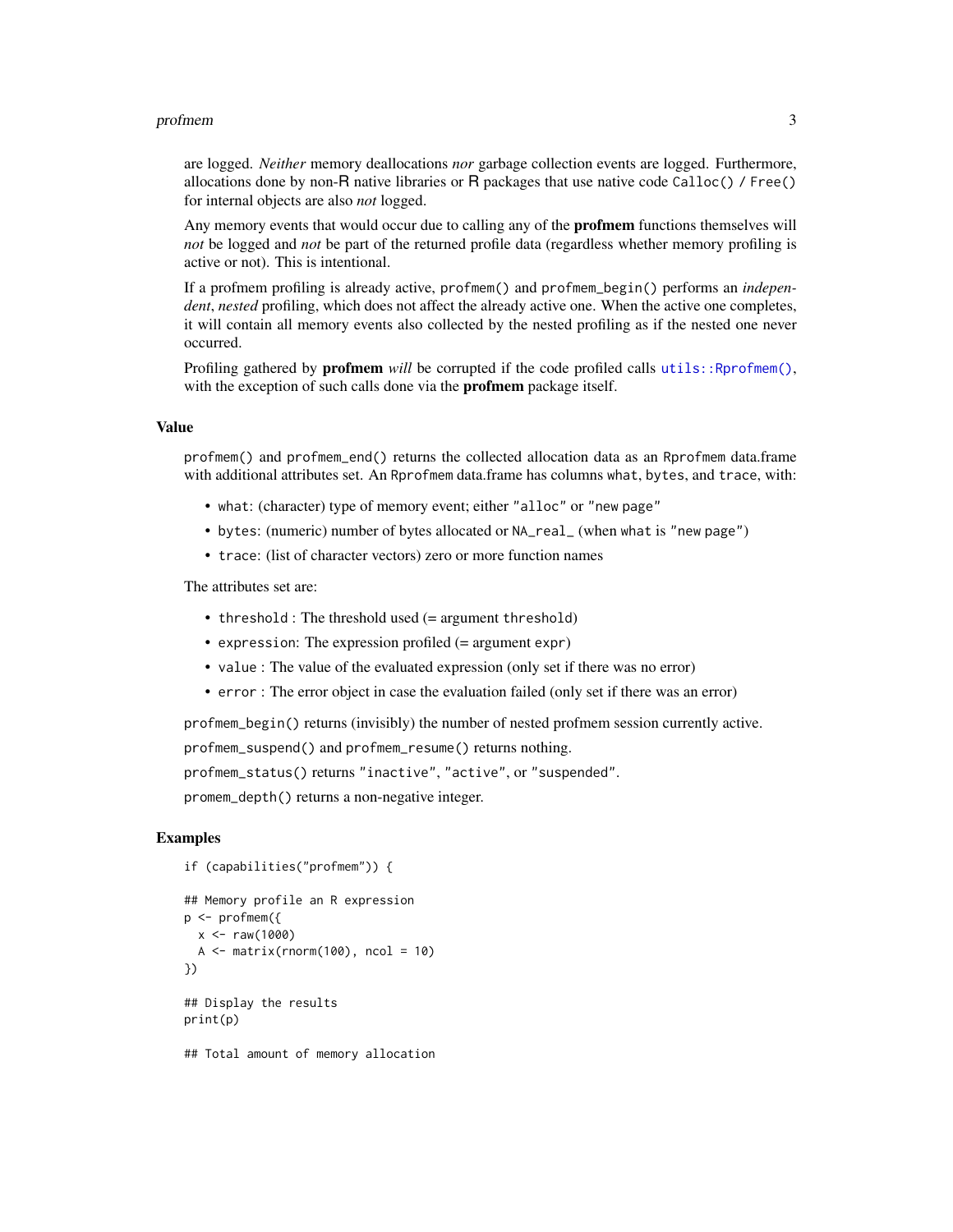#### <span id="page-3-0"></span>4 readRprofmem

```
total(p)
## Allocations greater than 1 kB
p2 <- subset(p, bytes > 1000)
print(p2)
## The expression is evaluated in the calling environment
str(x)
str(A)
}
```
readRprofmem *Read an Rprofmem log file*

#### Description

Reads and parses an Rprofmem log file that was created by utils:: Rprofmem().

#### Usage

```
readRprofmem(pathname, as = c("Rprofmem", "fixed", "raw"), drop = 0L, ...)
```
#### Arguments

| pathname | The Rprofmem log file to be read.                                                                                                                                                                                                                                                                                                                                                               |
|----------|-------------------------------------------------------------------------------------------------------------------------------------------------------------------------------------------------------------------------------------------------------------------------------------------------------------------------------------------------------------------------------------------------|
| as       | Specifies in what format data should be returned. If "raw", the line content of<br>the file is returned as is (as a character vector). If "fixed", as "raw" but with<br>missing newlines added to lines with empty stack calls that may be introduced<br>in $R \leq 3.5.0$ ) (see Ref. 1). If "Rprofmem", the collected Rprofmem data is fully<br>parsed into bytes and call stack information. |
| drop     | Number of levels to drop from the top of the call stack.                                                                                                                                                                                                                                                                                                                                        |
|          | Not used                                                                                                                                                                                                                                                                                                                                                                                        |

#### Value

An Rprofmem data.frame or a character vector (if as is "raw" or "fixed"). An Rprofmem data.frame has columns what, bytes, and trace, with:

- what: (character) type of memory event; either "alloc" or "new page"
- bytes: (numeric) number of bytes allocated or NA\_real\_ (when what is "new page")
- trace: (list of character vectors) zero or more function names

#### References

Ref. 1: <https://github.com/HenrikBengtsson/Wishlist-for-R/issues/25>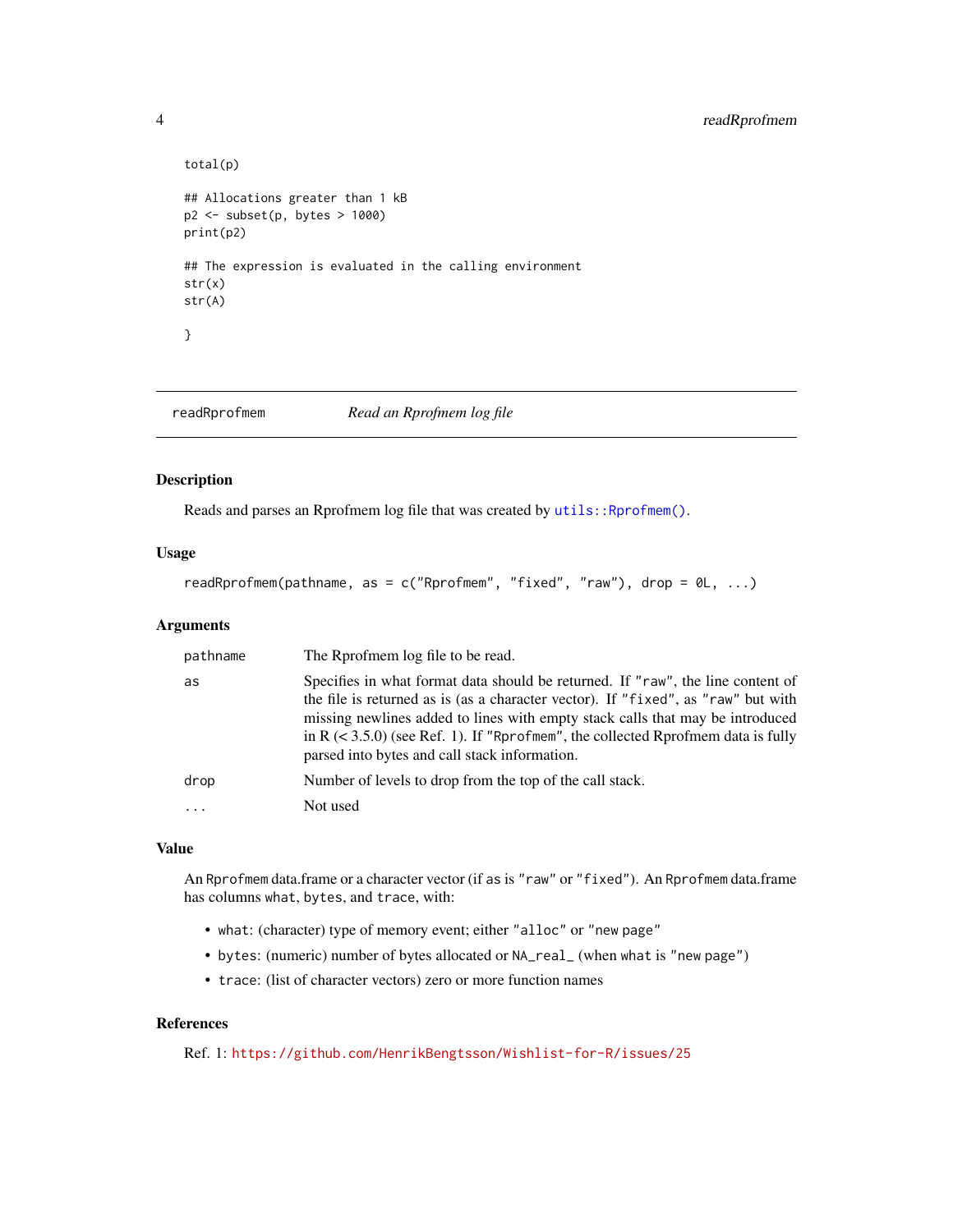#### readRprofmem 5

#### Examples

```
file <- system.file("extdata", "example.Rprofmem.out", package = "profmem")
raw <- readRprofmem(file, as = "raw")
```

```
cat(raw, sep = "n")
```

```
profmem <- readRprofmem(file, as = "Rprofmem")
print(profmem)
```